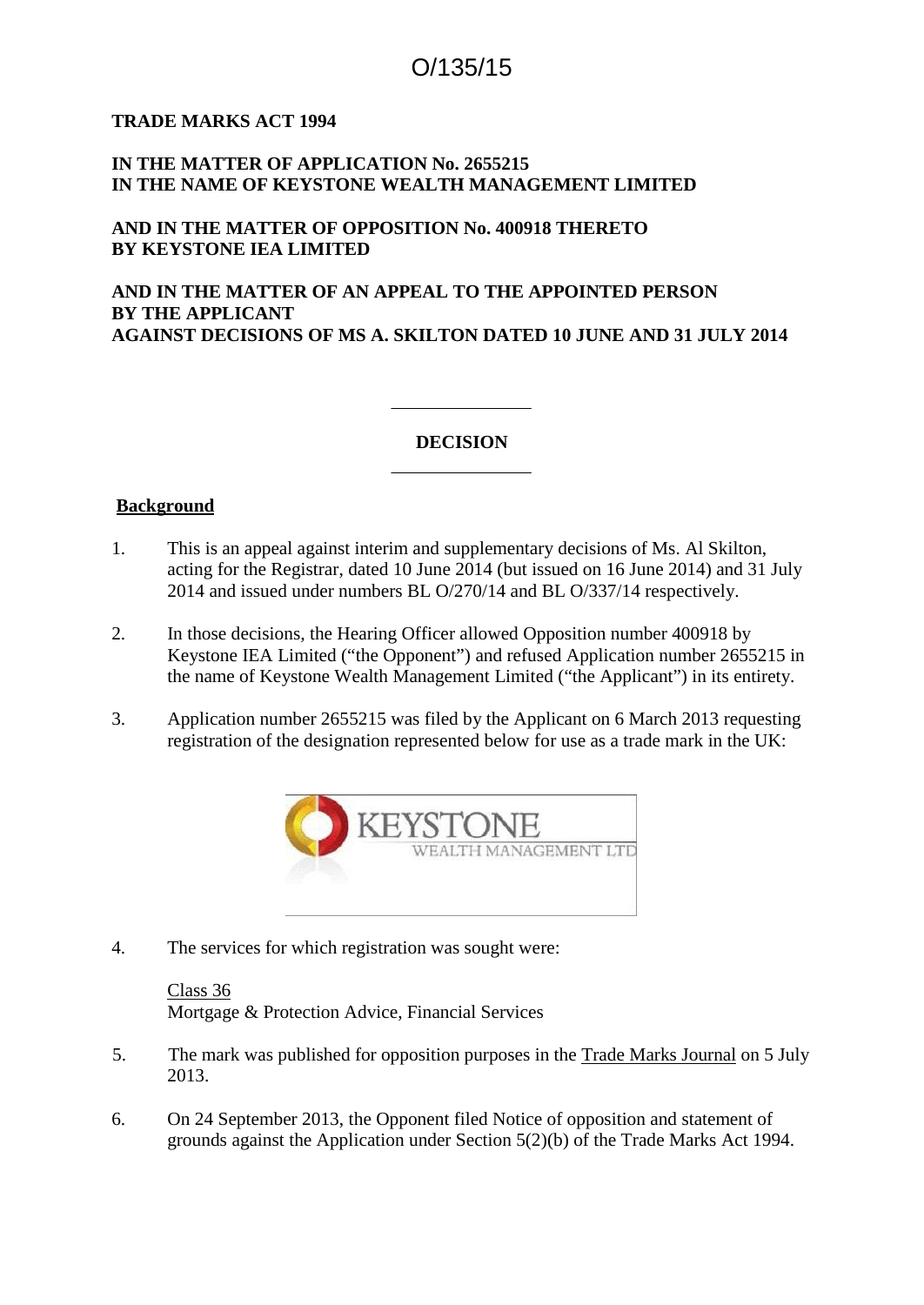7. Section 5(2)(b) of the Act states that:

"5.-(2) A trade mark shall not be registered if because –

[…]

(b) it is similar to an earlier trade mark and is to be registered for goods or services identical with or similar to those for which the earlier trade mark is protected,

there exists a likelihood of confusion on the part of the public, which includes the likelihood of association with the earlier trade mark."

8. The Opponent relied in the opposition on its UK Trade Mark number 2641172 represented below in Class 36 for Estate Agents:



- 9. UK Trade Mark number 2641172 was filed by the Opponent on 4 September 2012 and registered on 15 February 2013. It therefore: (a) constituted an earlier trade mark for the purposes of Section  $5(2)(b)$  under Section  $6(1)(a)$  of the Act; and (b) was not subject to the proof of use requirements in Section 6(A) of the Act (because it was not 5 years old at the date of publication of the Application).
- 10. The Applicant took issue with the opposition in a Notice of defence and counterstatement dated 2 November 2013. At paragraph 8 of the counterstatement, the Applicant counter-argued amongst other things:

"Keystone IEA Ltd are opposing Keystone Wealth Management Ltd because they believe our trademark looks similar and provides similar services. Keystone Wealth Management Ltd provides mortgage and protection advice as well as financial services which we have explicitly stated for our trademark. Keystone IEA Ltd have only stated Estate Agents as the service they provide on the trademark they submitted. Whilst they do have a sister company (Keystone IMC Ltd) which does provide similar goods and services this has not been trademarked. Keystone IMC Ltd cannot be trademarked by proxy through the trademark of Keystone IEA Ltd due to the different wording on the logo in the same way as our sister company Keystone Independent Financial Consultants Ltd would not be either and would need to be trademarked separately.

In Keystone IEA Ltd's opposition they have stated that they offer financial services as part of their company but their website does not state these services whilst ours does. They are simply an estate agency which is exactly what they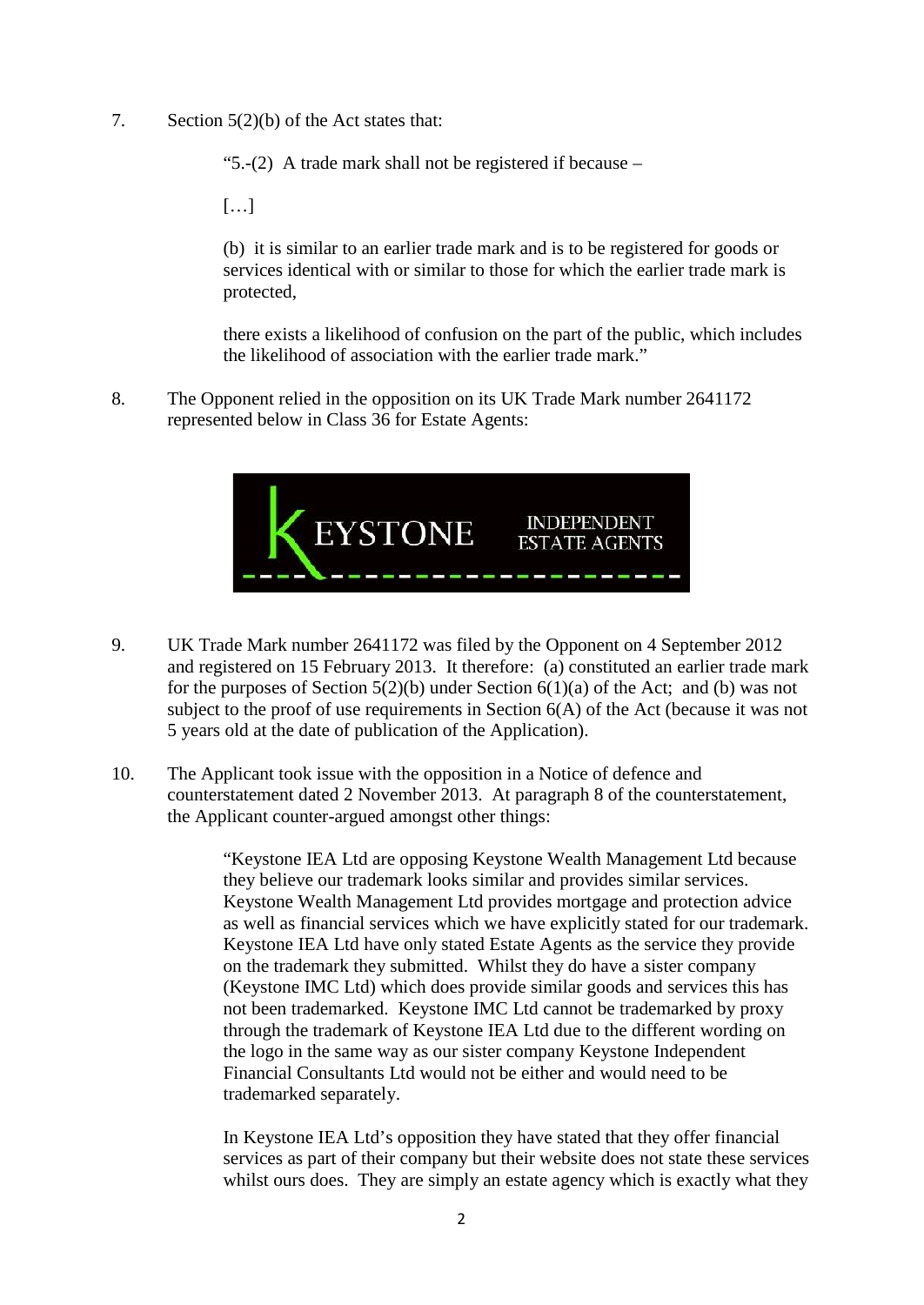have trademarked and nothing more. Therefore what they have trademarked (Estate Agents) is not similar to the goods and services that we provide (Mortgage and Protection Advice, Financial Services) …"

- 11. No evidence/written submissions were filed in the case and neither party requested an oral hearing.
- 12. The opposition was decided by the Hearing Officer on the basis of the papers before her.

## **The Hearing Officer's interim decision**

13. In her interim decision of 10 June 2013 (BL O/270/14), the Hearing Officer decided in brief:

#### *The average consumer*

- 1) The average consumer for the services in question included both the general public and business consumers. The purchase act would be visual and oral.
- 2) The average consumer was reasonably well informed and reasonably circumspect and observant. The level of attention paid to the purchase act would vary depending on the nature of the service transaction in hand ( e.g., withdrawing a small amount of money from a bank/entering into a mortgage) but, even on the part of an ordinary member of the public, such level of attention would at least be reasonable.

#### *Comparison of services*

3) The services to be compared were Estate Agents (Opponent) v. Mortgage & Protection Advice, Financial Services (Applicant).

#### *Mortgage & Protection Advice*

- 4) Estate agents arranged the selling, management and rental of properties and land (estates). It was not uncommon in the Hearing Officer's experience for an estate agent to arrange a mortgage on behalf of a buyer and, or to offer advice in respect of related life and buildings insurances.
- 5) The trade channels for estate agency services on the one hand, and mortgage and protection advice services on the other hand, overlapped in that both enabled the public/businesses to raise money for the purchase of land. Life insurance and buildings insurance might be provided by the same lender.
- 6) Further, such services were in competition with one another because the average consumer could seek a mortgage through their estate agent or a third party financial advisor.
- 7) There was a high degree of similarity between estate agency services on the one hand, and mortgage and protection advice services on the other hand.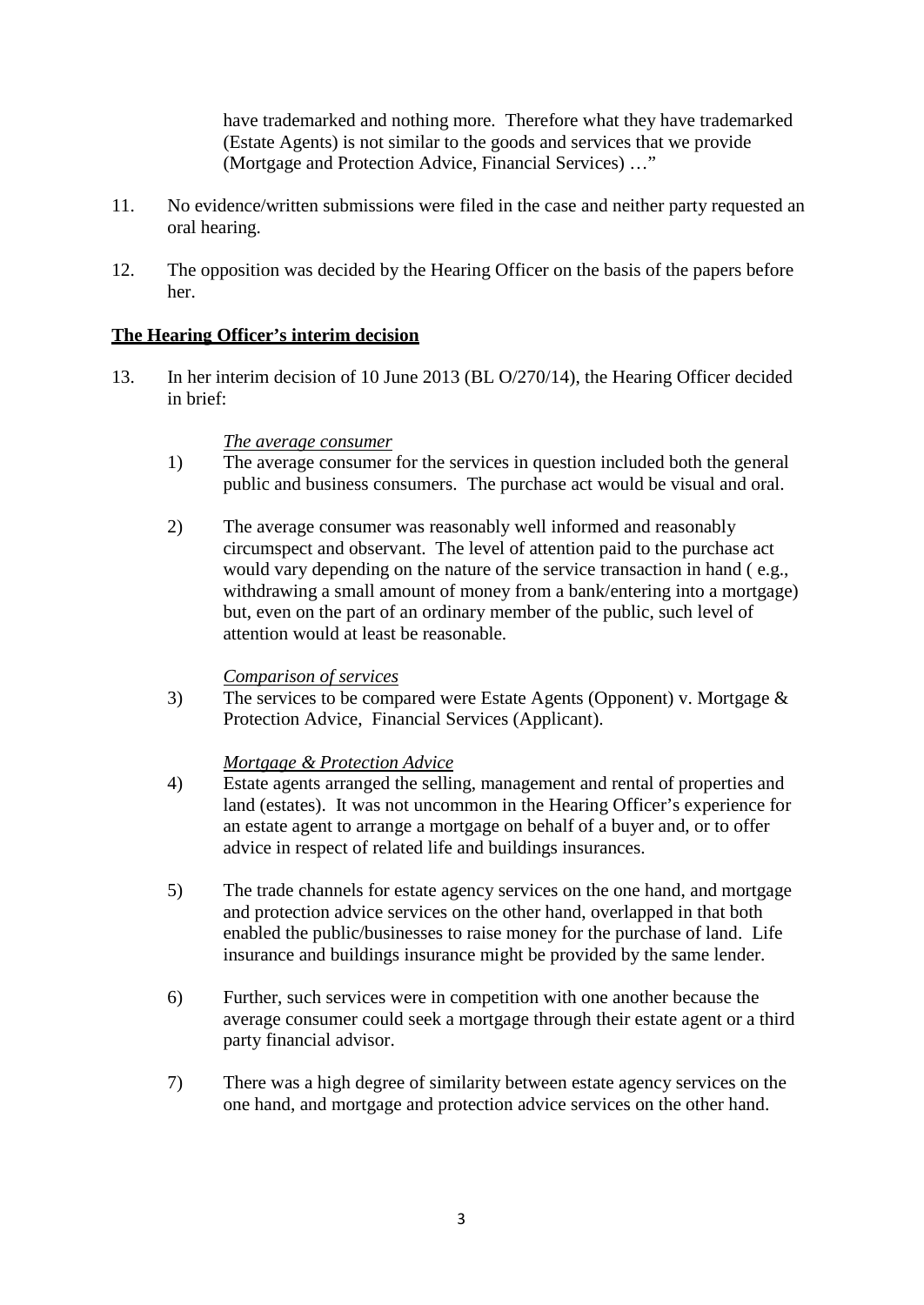# *Financial Services*

- 8) Financial services was a wide term the core meaning of which was services in some way related to money. There would be some degree of similarity between the financial services applied for and estate agency services in the earlier trade mark, where they concerned the selling, purchasing or renting of real estate. Mortgages and property related insurances fell within the term financial services.
- 9) On the other hand, there were a number of financial services that were unrelated to estate agency services, e.g., banking, pensions, hedge-fund management where the degree of similarity would be low or non-existent.

## *Comparison of trade marks*

- 10) KEYSTONE was the dominant element in the Opponent's mark. The words INDEPENDENT ESTATE AGENTS in the mark were descriptive and nondistinctive for the registered services, and the broken green line on the black background would be viewed by the average consumer as decorative.
- 11) The red and yellow circular device with reflection in pale grey, was a distinctive and dominant element in the Applicant's mark as was the word KEYSTONE. It was the word KEYSTONE which would be articulated. The words WEALTH MANAGEMENT were descriptive and non-distinctive in the context of the services applied for.
- 12) Visually the degree of similarity in the marks was fairly high, although the circular device in the Applicant's mark would not go unnoticed. Aurally the marks were identical, or if the additional words in each were enunciated<sup>1</sup>, highly similar. The conceptual message conveyed by the word KEYSTONE in the marks was the same.

#### *Distinctiveness of the earlier trade mark*

13) The Opponent's trade mark when considered overall, was possessed of a good level of inherent distinctiveness.

# *Likelihood of confusion – Mortgage & Protection Advice*

- 14) Taking into account the interdependent factors she had found of: (1) the high similarity in the marks; (2) the high similarity between estate agents services on the one hand, and mortgage and protection advice services on the other hand; and (3) the good distinctiveness of the earlier trade mark; and bearing in mind (4) the attributes of the average consumer; and (5) the level of attention paid to the purchase act, the Hearing Officer concluded that there was a likelihood of confusion in the minds of the public between the respective trade marks in relation to the mortgage and protection advice services applied for.
- 15) The opposition under Section 5(2)(b) therefore succeeded in relation to the Applicant's services: Mortgage & Protection Advice.

 $1$  The Hearing Officer thought this unlikely, and that the marks would be pronounced KEYSTONE in each case.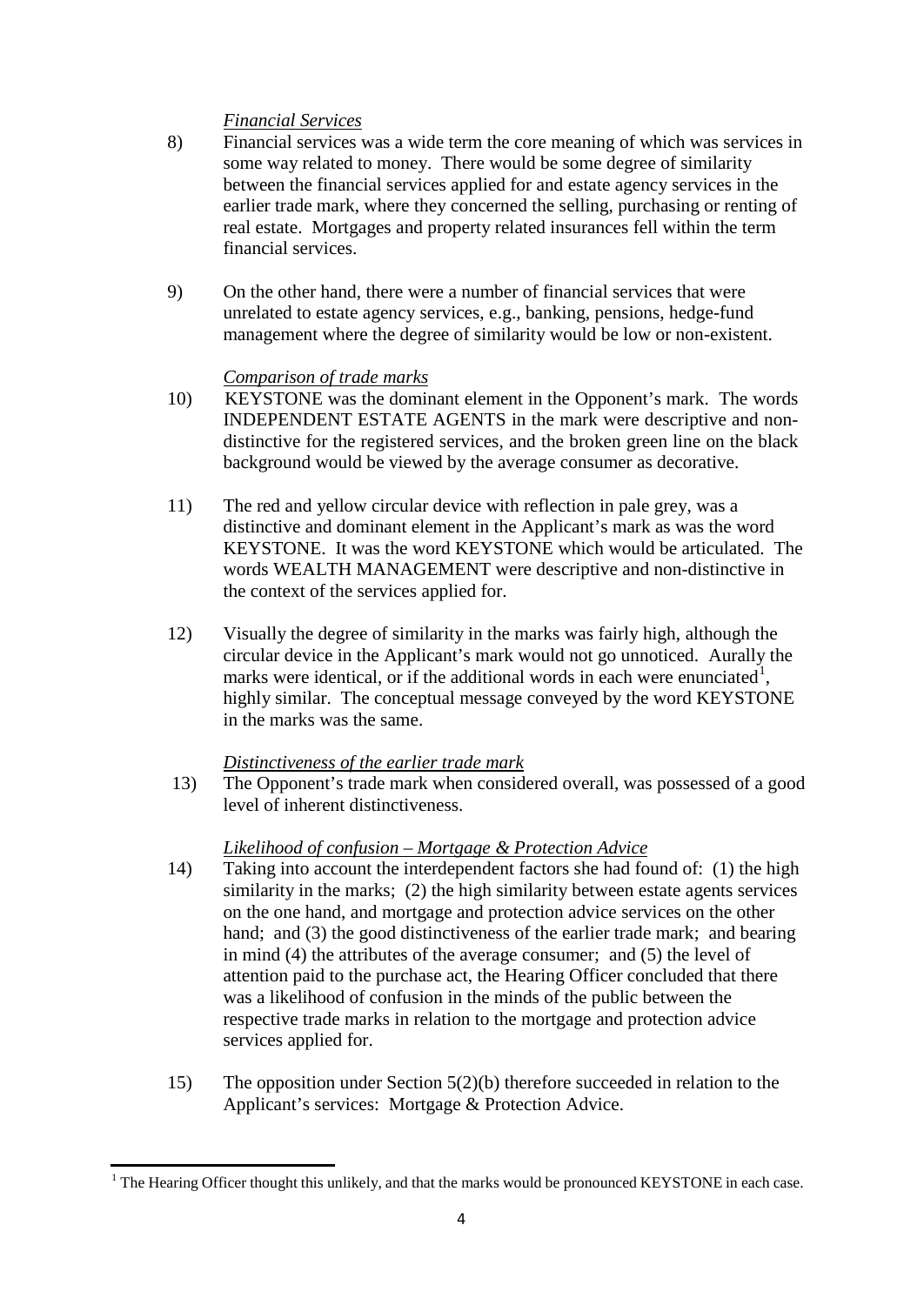# *Revised specification*

16) As to Financial Services in the Application, the Hearing Officer invited the Applicant to submit in writing to her within 14 days a revised specification that: (a) fell within the ambit of "financial services"; (b) fell within the scope of the Hearing Officer's interim decision in that the revised services had no similarity to estate agency services; and (c) did not fall foul of the guidance issued by the Court of Justice in Case C-363/99, *POSTKANTOOR* (as to certainty of specifications).

## **The Hearing Officer's supplementary decision**

- 14. Since nothing was heard from the Applicant within the time permitted, the Hearing Officer issued a supplementary decision on 31 July 2014, BL O/337/14, allowing the opposition also against Financial Services in Class 36 and refusing the Application in its entirety.
- 15. The opposition having succeeded, the Hearing Officer ordered the Applicant to pay the Opponent the sum of £500 towards the Opponent's costs of the opposition.

## **The appeal**

16. On 7 October 2014, the Applicant filed Notice of appeal to the Appointed Person against the Hearing Officer's decision under Section 76 of the Act.

#### *Grounds*

- 17. The grounds of appeal, in so far as I understood them, were as follows:
	- (1) The Opponent Estate Agents did not provide any financial services themselves and were not approved to do so. A separate company Keystone IMC  $\text{Ltd}^2$ provided mortgage and protection advice. That latter company had not registered a trade mark and was not party to the opposition, and its services should not have been considered in the opposition.
	- (2) On the other hand, the Applicant was authorised to provide financial services and had been since 1 June 2010. Keystone IMC Ltd was only authorised to provide a limited range of financial services as from 3 August 2012.
	- (3) It was uncommon for estate agents to provide (or to be authorised to provide) financial services themselves, which would instead be supplied to the buyer through an external relationship with another company either owned by the estate agency or under common ownership<sup>3</sup>.
	- (4) It was accepted that financial services was a broad term, and that mortgages by their nature were related to property.

<sup>&</sup>lt;sup>2</sup> The grounds of opposition identified this company as the Opponent's sister company.<br><sup>3</sup> The grounds of appeal gave the example of a well-known estate agent with operatives from a separate company providing mortgage advice within their branches. This evidence was not before the Hearing Officer and I have given it no weight.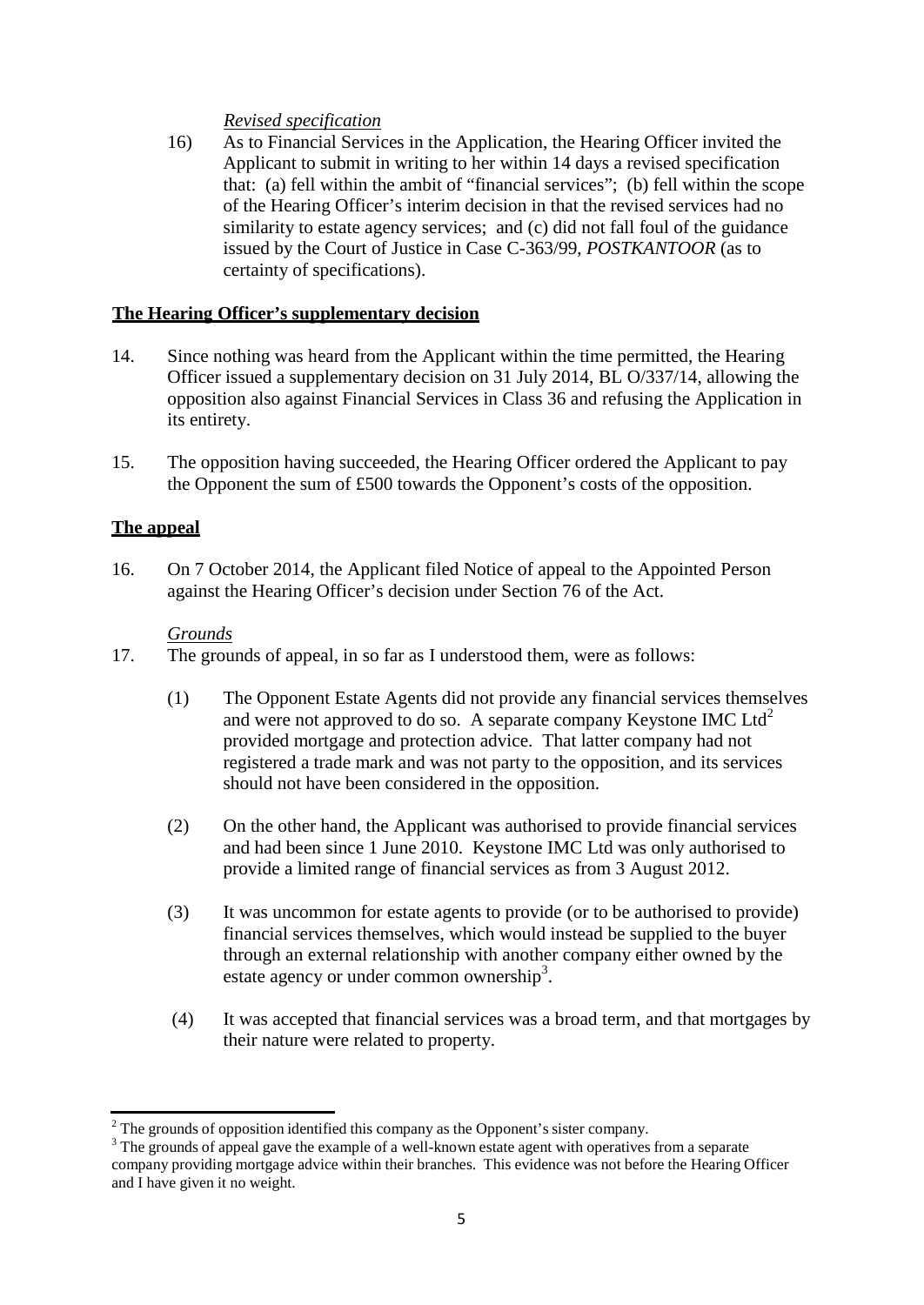- (5) However, it did not follow that an estate agency should have trade mark protection for mortgage advice provided by another company owned by that estate agency.
- (6) Geographically, the Applicant was based in Kingston, Surrey and the Opponent in Ipswich, Suffolk. Both businesses were local and it was unlikely that they would be confused.
- (7) There were over 300 active companies with the name "Keystone" offering all manner of services and products<sup>4</sup>. "Keystone" was common in the English language and could not be claimed by a single undertaking.

#### *Specification*

18. The grounds of appeal also contained an unconditional offer on the part of the Applicant to limit its specification to avoid any conflict to:

Class 36 Pensions, Investments, Mortgage & Protection Advice (Excluding Estate Agency)

- 19. The Applicant said that it had been unable to take up the Hearing Officer's invitation to put before her such a limitation because the Applicant did not receive the Hearing Officer's interim decision until 5 September 2014, and only became aware that an interim decision had been issued when the Applicant received the Hearing Officer's supplementary decision on 31 July 2014.
- 20. On 4 February 2015, pursuant to Rule 62(1)(a) of the Trade Marks Rules 2008, I requested through the Treasury Solicitor that the Opponent inform me in writing whether it opposed the revised specification being put forward by the Applicant, and if so, to what extent.
- 21. The Opponent sent a response by email<sup>5</sup> to the Treasury Solicitor objecting to the proposed amendment in its totality.
- 22. On my enquiry, the Registrar confirmed that a copy of the interim decision was sent to the Applicant under cover of an explanatory letter dated 16 June 2014 by email, and that this had not been returned to the UK IPO.
- 23. The hearing of the appeal took place before me on 25 February 2015 at which the Applicant was represented by its Managing Director, Mr. David Carter. The Applicant submitted a skeleton argument on the day of the hearing and a claim for costs. The Opponent was neither represented nor appeared, and made no written submissions.
- 24. Following the hearing, I allowed the Applicant 1 week within which to submit an intended further revised specification. This the Applicant did within the time limit.

<sup>&</sup>lt;sup>4</sup> Again this evidence was not put before the Hearing Officer. In any event, it did not establish that KEYSTONE was non-distinctive for the services in question, instead merely suggesting that "Keystone" might be a popular trade name.<br><sup>5</sup> The response was spread over a series of emails in the period  $17 - 18$  February 2015.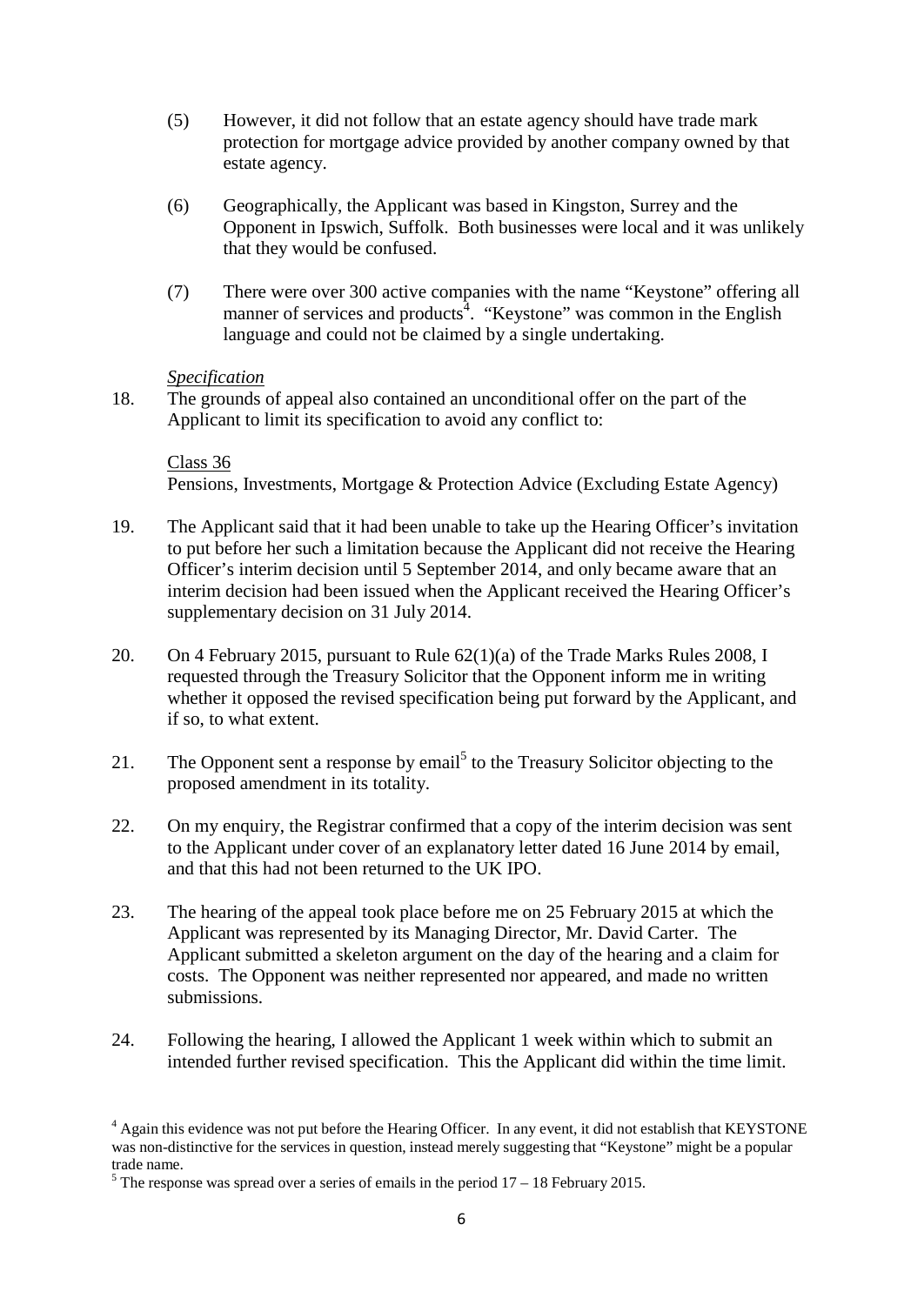# **Standard of review**

25. An appeal to the Appointed Person is by way of review and not rehearing, and I should be reluctant to interfere with the Hearing Officer's decision in the absence of a material error of principle on her part (*REEF Trade Mark* [2003] RPC 5, paras. 28 – 29, *BUD Trade Mark* [2003] RPC 25, para. 12, *DALSOUPLE Trade Mark* [2014] EWHC 3963 (Ch), paras. 34 – 35).

# **Merits of the appeal**

- 26. The following points can be made (in no particular order):
	- (1) The UK operates what is essentially a first to file trade marks registration system. Earlier unregistered rights can be relied on to cancel a registered trade mark, but not as a defence to an opposition (*MUDDIES Trade Mark*, O/211/09).
	- (2) A registered proprietor can authorise others (e.g., a sister company) to use its registered trade mark. However, if it is required to amend the representation of the trade mark itself and, or expand the goods or services already registered, then it would be necessary for a fresh trade mark application to be made.
	- (3) The actual uses of the parties are not determinative in an opposition under Section  $5(2)(b)$ <sup>6</sup>. What must be compared for Section  $5(2)(b)$  is *notional* use of the Applicant's trade mark in respect of the services applied for versus *notional* use of the Opponent's earlier trade mark in respect of the services registered (see, e.g., Case T-414/05, *NHL Enterprises BV v. OHIM* [2009] ECR II-0056, para. 71).
	- (4) The scope of protection afforded to an earlier trade mark under Section 5(2)(b) includes refusal of registration of, not only a later similar trade mark for identical services, but also *a later similar trade mark for similar services*.
	- (5) Factors relevant to assessing the similarity of services for the purposes of Section  $5(2)(b)$  include the nature of the services, their intended purpose, their method of use and whether they are in competition with each other or are complementary (Case C-39/97, *Canon Kabushiki Kaisha v. Metro-Goldwyn-Mayer Inc.* [1998] ECR I-5507, para. 23). Other factors may be taken into account such as the distribution channels for the services (Case T-443/05, *El Corte Inglés SA v. OHIM* [2007] ECR II-2579, para.37).
	- (6) The relevant perspective or viewpoint for determining the cumulative conditions of Section 5(2)(b) is that of the notional average consumer.
	- (7) A UK Registered Trade Mark is valid and enforceable throughout the UK. The fact that the Applicant and the Opponent operated in Surrey and Suffolk respectively was not relevant to the opposition under Section 5(2)(b).

 $6$  Although actual use may be relevant where (1) proof of use is required in respect of an earlier trade mark (2) enhanced protection is claimed for an earlier trade mark or (3) an applicant seeks to rely on honest concurrent use, none of which was applicable in the present opposition.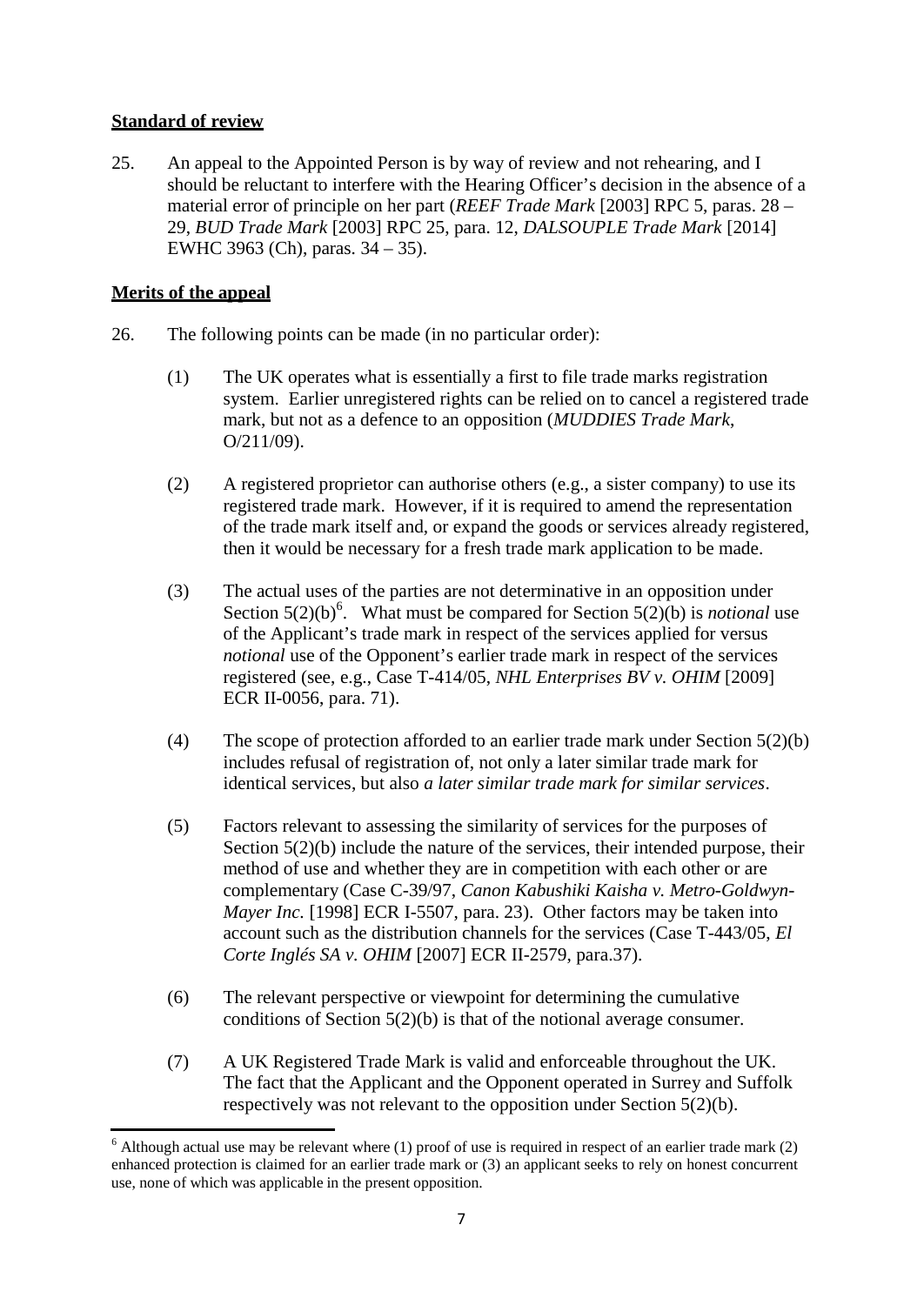- 27. The essence of the Applicant's complaint appeared to be that the Hearing Officer erred in finding that there was a likelihood of confusion between the respective trade marks, because the parties' services were not the same<sup>7</sup>.
- 28. However, the question for determination by the Hearing Officer under Section 5(2)(b) was whether because of the *similarities* between on the one hand, the trade marks, and on the other hand, the services in concerned, there existed a likelihood of confusion in the minds of the relevant public.
- 29. The Hearing Officer determined that the parties' services and their trade marks were highly similar and in her global assessment there was a likelihood of direct confusion.
- 30. In my judgment that was a conclusion that the Hearing Officer was entitled to reach, and the Applicant failed to establish that she did so in error. To the contrary, in my view, the Applicant's arguments were supportive of her finding that the relevant public would mistakenly believe that services offered under the respective marks originated from the same or a connected undertaking.
- 31. The appeal therefore failed.

# **Revised specification**

32. The revised specification of services in Class 36 put forward by the Applicant in the statement of grounds of appeal was:

> "Pensions, Investments, Mortgage and Protection Advice (Excluding Estate Agency)"

- 33. It seemed to me that this suffered from the same misconception on the part of the Applicant as its arguments on appeal that for an opposition to succeed under Section 5(2)(b) of the Act, the services in question had to be the same.
- 34. I therefore agreed to Mr. Carter's oral request unconditionally given to propose in writing a second revised specification within 1 week<sup>8</sup>.
- 35. The second revised specification of services in Class 36 proposed by the Applicant read as follows:

"Wealth Management, which includes advice on; Investment Bonds, Unit trusts, Investment Trusts, Venture Capital Trusts, Enterprise Investment Schemes, Personal Pensions, Executive Pensions, Group Personal Pensions, Corporate Pension Planning and Auto Enrolment (specifically regulation, employer duties, implementation and outgoing management)".

 $<sup>7</sup>$  Mr. Carter stated at the hearing that the circle device in the Applicant's mark was sufficient to distinguish it</sup> from the Opponent's mark. However, the Hearing Officer did take the circle device in the Applicant's mark into account and in my judgment there was no error in her comparison of the respective trade marks.

<sup>&</sup>lt;sup>8</sup> Mr. Carter having seemingly appreciated the proper ambit of Section 5(2)(b), i.e., that it would provide a ground for refusal of registration not only where the goods/services concerned were the same but also similar – assuming of course that the other conditions of Section  $5(2)(b)$  were met.